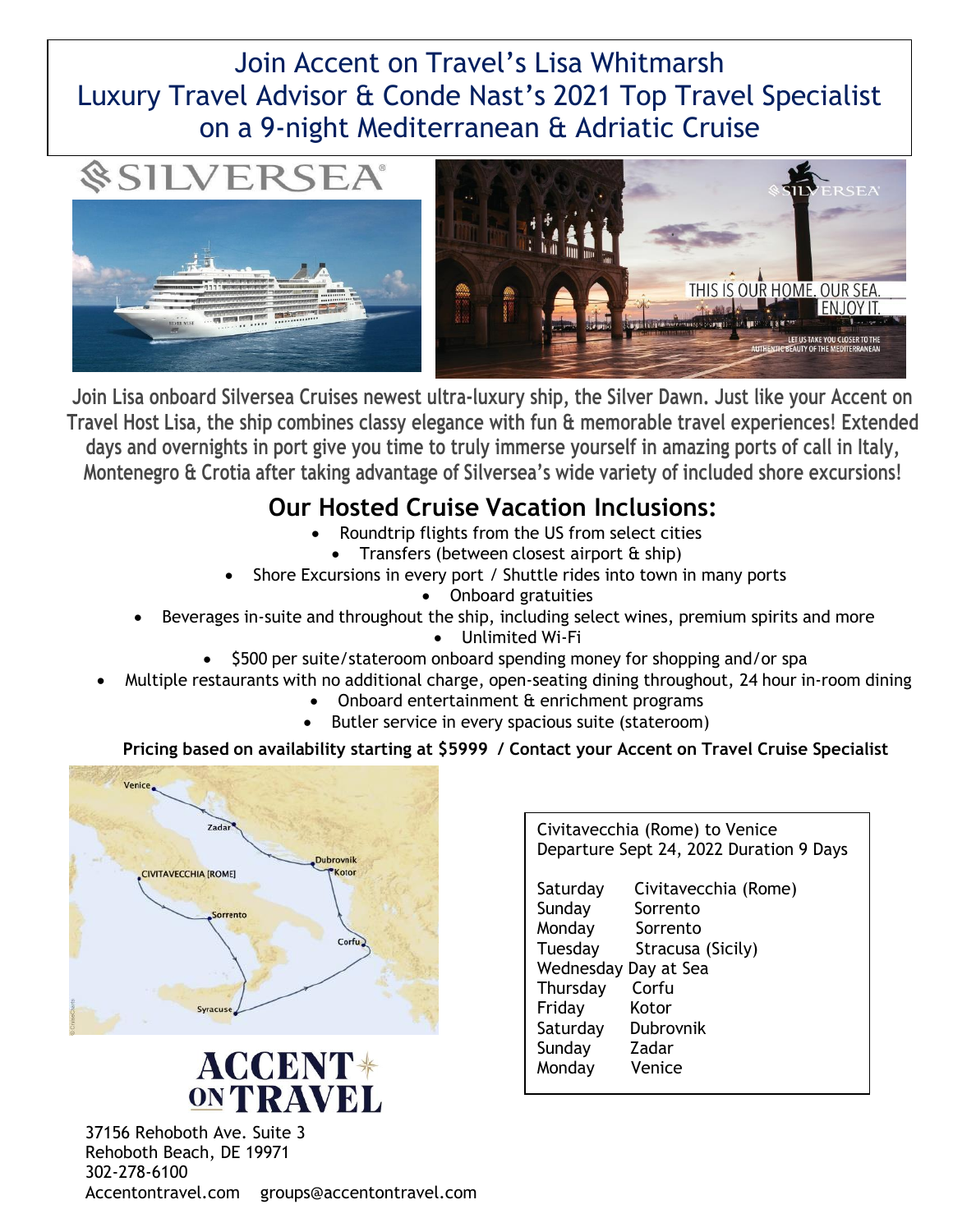## Itinerary

Rome: Civitavecchia is the port city for Rome. Rome has always been and remains the Eternal City. With its splendid churches, ancient monuments and palaces, spacious parks, tree-lined boulevards, fountains, outdoor cafés and elegant shops, Rome is one of the world's most attractive cities. Among the most famous monuments is the Colosseum where spectators watched combats between muscled gladiators and ferocious animals. Stop to see the remains of the Forum, once a political and commercial center. Rome's squares were enhanced with such imposing structures as the Vittorio Emanuele Monument and grandiose fountains like the Fontana di Trevi. Awe at Christendom's most magnificent church, the Sistine Chapel. The busy square Piazza Venezia is easily recognized by its imposing Vittorio Emanuele II Monument. Take a stroll to Rome's famous Trevi Fountain. Vatican City is the site of lovely St. Peter's Square and St. Peter's Basilica, where for 200 years, Renaissance masters worked on its design and created an unparalleled masterpiece. Visit Vatican Museum.

Sorrento: With a dramatic cliff-top setting along the rugged Sorrentine Peninsula, Sorrento has been noted for its beauty since ancient times, when Greek ships sailed past, and later by the Romans who called the city Surrentum. Travelers today find the same remarkable views sweeping across the Bay of Naples to Mount Vesuvius, along with a lively southern Italian resort atmosphere. The bustling Piazza Tasso is the heart of Sorrento. Corso Italia runs through the piazza and is lined with shops and restaurants on both sides. Escape the traffic and chaos of Piazza Tasso by wandering in Sorrento's historic district, which is located between Corso Italia and the Villa Comunale park that overlooks the cliffs of Sorrento. A grid of medieval streets, the historic center is Sorrento's most charming area. Via San Cesareo is a great spot for excellent restaurants and shops selling local specialties such as limoncello. Many shops sell beautiful intarsia, or inlaid woodworking, in the form of music boxes, furniture and decorative items. From the top of the cliff in the center of Sorrento, follow the road down to Marina Grande, which is Sorrento's smaller and much more picturesque port. Colorful buildings and restaurants sit alongside the water, where you can dine overlooking the sea surrounded by a small fishing village scene. Sorrento is ideally situated for exploring the Sorrentine Peninsula, including the Amalfi Coast, as well the nearby island of Capri, the archaeological sites of ancient Pompeii and Herculaneum, and the vibrant and fascinating city of Naples.

Siracusa: Sicilia is the favorite island of Gods in traditional poetry. The most powerful and biggest ancient city in Sicilia is Siracusa. Its name may come from the native word "Siraco", which means "marsh", due to the bogs which surrounded the city. Or it may derive from a Phenician etymology signifying the presence of seagulls on its rocky shores. Few cities of the ancient world had the importance Syracuse had in Magna Grecia, the ancient Greek settlements in Italy. The most spectacular monuments in the archeological area surrounded by colorful Mediterranean vegetation are the Greek amphitheatre and the Orecchio di Dionisio (Dionysius' Ear). Besides touring the Archeological Museum that contains beautiful objects, Ortigia Island, the heart of the old Greek city, is worth a visit. Outside the city limits is Eurialo Castle, an incredible structure built to protect the city from the Cathaginians, and Pantalica, the great rocky necropolis in Anapo Valley.

Corfu: Part of the Ionian chain, about 297 mi/475 km northwest of Athens, Corfu is one of Greece's most beautiful islands. Once renowned for its notorious nightlife (which is now mainly confined to rowdy Kavos on the south coast), it has rich scenery, numerous cypress and olive groves, rugged mountains, splendid hidden coves, and miles/kilometers of sandy beaches (the one at Paleokastritsa is the most scenic).

KOTOI: The city of Kotor, Montenegro, is one of the best-preserved medieval towns in the Mediterranean. Steep cliffs surround the Bay of Kotor, inviting its nickname "Europe's most southern fjord," and the city is still surrounded by its ancient walls. Kotor rates a full day to walk its narrow streets, investigate the shops and see the historic sites. History buffs will enjoy the Maritime Museum located in the Grgurina Palace. If you're feeling fit, you can walk on Kotor's fortress walls that eventually wind their way up to St. Ivan's Castle. It's a steep climb, but worth it for the views of the bay. Don't miss the St. Tryphon Cathedral in the old town, built in the 12th century. Kotor has an interesting motto above the town's entrance: "What belongs to others we don't want, what is ours we will never surrender."